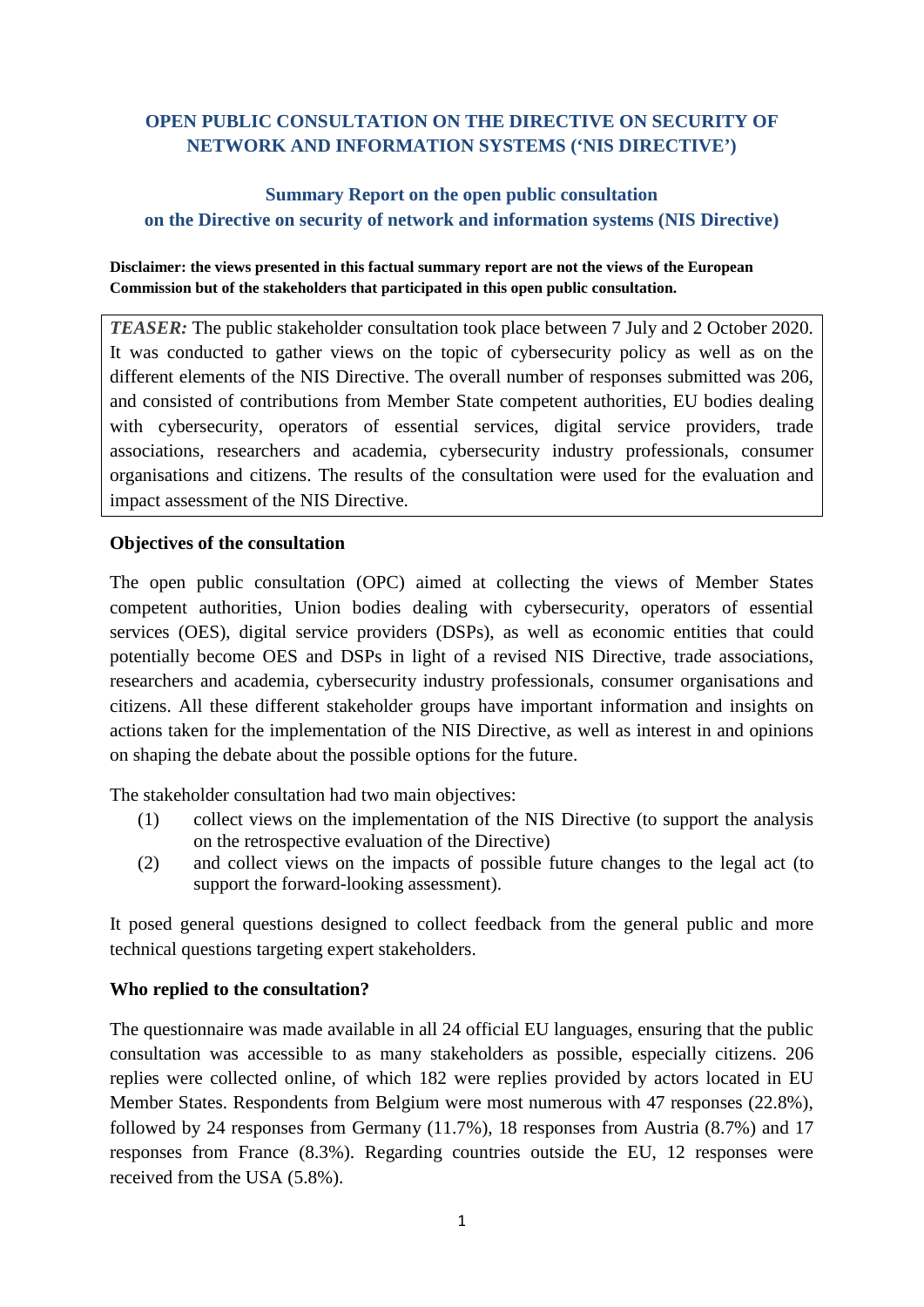Trade associations representing both sectors covered by the NIS Directive and sectors that do not fall within the scope of the NIS Directive make up a third of the sample (68 responses) closely followed by companies covered by the NIS Directive, i.e. operators of essential services and digital service providers (57 responses). Other stakeholders (36 responses) include economic operators not covered by the NIS Directive, consumer organisations and EU bodies. 14 responses were submitted by national competent authorities (CSIRTs included), while 10 responses were received from individual citizens.

| <b>Type of organisation</b> | No. of responses | % response |
|-----------------------------|------------------|------------|
| Trade associations          | 68               | 33.0%      |
| OESs and DSPs*              | 57               | 27.7%      |
| Other stakeholders          | 36               | 17.5%      |
| Cybersecurity professionals | 21               | 10.2%      |
| <b>NCAs and CSIRTs</b>      | 14               | 6.8%       |
| Citizens                    | 10               | 4.9%       |
| Total                       | 206              | 100%       |

*Table 1 Respondent types in the sample*

*Source: OPC results \*44 OESs and 13 DSPs*

#### **Findings of the open public consultation**

#### *Relevance of the NIS Directive*

Respondents were asked to indicate the extent to which the **objectives of the NIS Directive are still relevant**. An overwhelming majority of the respondents indicated that the objectives of the Directive are still relevant, and even very relevant. To the respondents, the most relevant objective of the three is to promote a culture of security across all sectors vital for the EU economy and society (77.2%). Similar response patterns were observed across different respondent categories.

#### *Cyber threat landscape*

Respondents were asked for their views on the evolution of the cyber threat landscape since the entry into force of the NIS Directive. An overwhelming majority of respondents indicated that the **cyber threat level has increased since 2016 (88.4%)**, with 43.7% believing it has significantly increased. Across different respondent categories there is a consensus that the cyber threat level has increased since 2016. The respondents on average rated SMEs as rather poorly prepared in dealing with the evolving cybersecurity threats.

Responses suggest that an increase in cybersecurity risk can notably be observed in the health sector, digital infrastructure, banking, electricity and financial market infrastructures. At the same time, respondents indicated that banking and financial market infrastructures hold the highest level of cybersecurity resilience. Conversely, the level of preparedness of the health sector was found to be the lowest by respondents.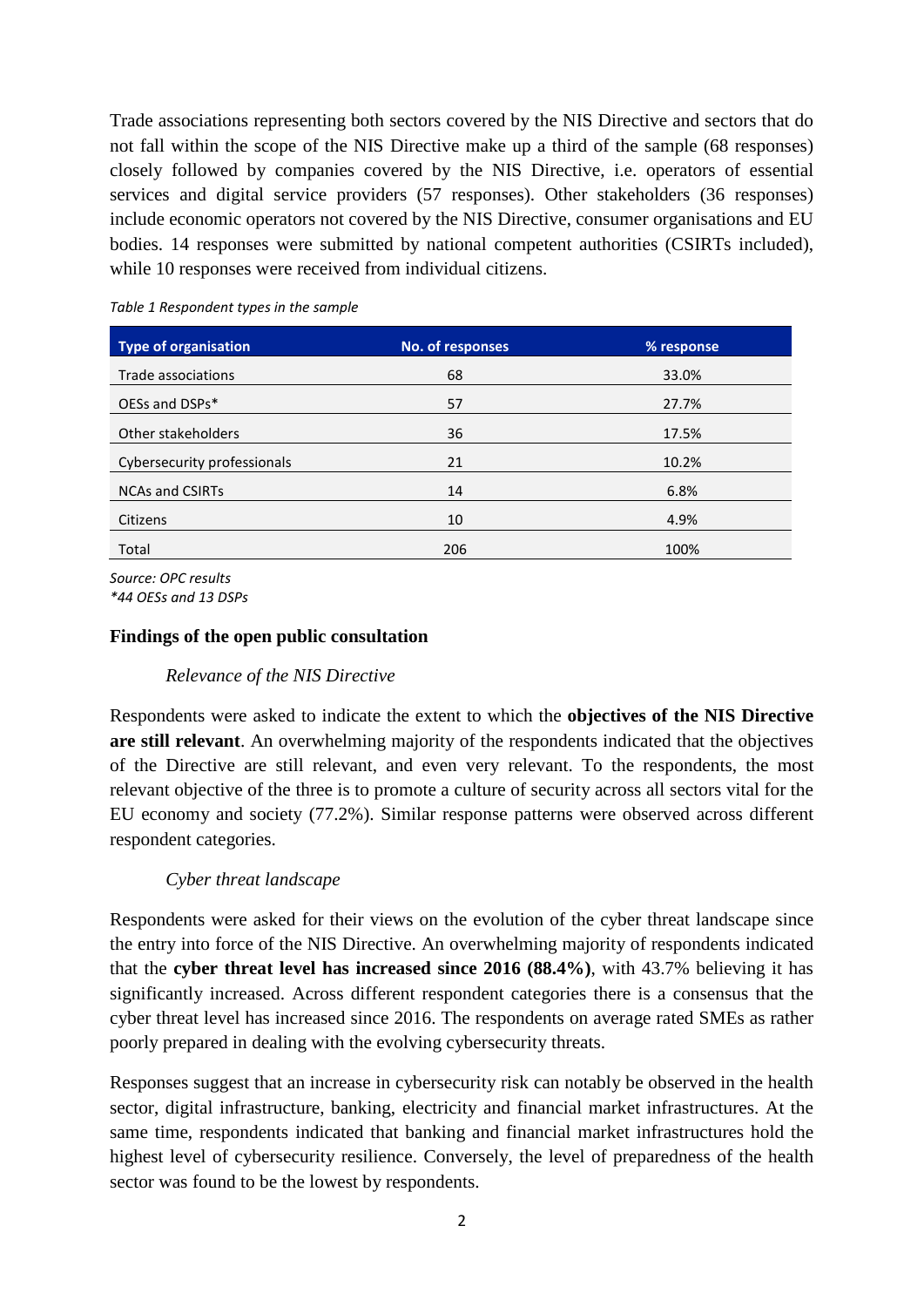### *Added value of EU security rules*

An overwhelming majority of the OPC respondents agreed that **common EU rules are needed to address cyber threats**. Two-thirds of them strongly agreed that cybersecurity rules should be aligned at EU level given that cyber risks can propagate across borders at high speed. Just over half (56.3%) of the OPC respondents strongly agreed with the statement that mandatory sharing of cyber-risk related information between national competent authorities across the EU would contribute to a high level of joint situational awareness on cyber risks.

*Sectorial scope of the NIS Directive*

Respondents were asked for their views about the appropriateness of the NIS Directive's sectoral coverage. The overall results revealed that OPC respondents on average show significantly more **support for the inclusion of public administrations and data centres within the scope of the NIS Directive**. Just over half of the respondents supported the coverage of the **chemicals** (51.4%) and **food supply** (50.5%) industries.

Cyber professionals were more likely to agree to extend the scope of the NIS Directive to include further sectors and types of digital services at risk of cyber threats. On the other hand, OESs, DSPs and trade associations were far less likely to agree with 22.8% and 25% of them respectively disagreeing with the prospect of including further digital services within the scope of the NIS Directive.

Overall, the most frequently mentioned sectors in the respective open field questions were (in order of importance):

- Public services e-government, e-health, and emergency services (police, fire)
- Telecommunications
- Energy and electricity
- Cloud and DNS providers
- Manufacturers of electronic hardware and software
- Traditional media online
- Social media platforms
- Postal and courier services
- Data centres
- Banking, finance, and insurance
- Food production and waste management

When asked about digital service providers, the most reported types of services which respondents considered should be included in the NIS Directive were:

- Data centres
- Social media platforms (social networks)
- Manufacturers and suppliers of important hardware and software
- Providers of communication and navigation services
- Service hosting providers
- All digital or internet products and services
- Application service providers (SAAS) and stores
- Online collaboration environments/tools, including video conferencing
- ICT security services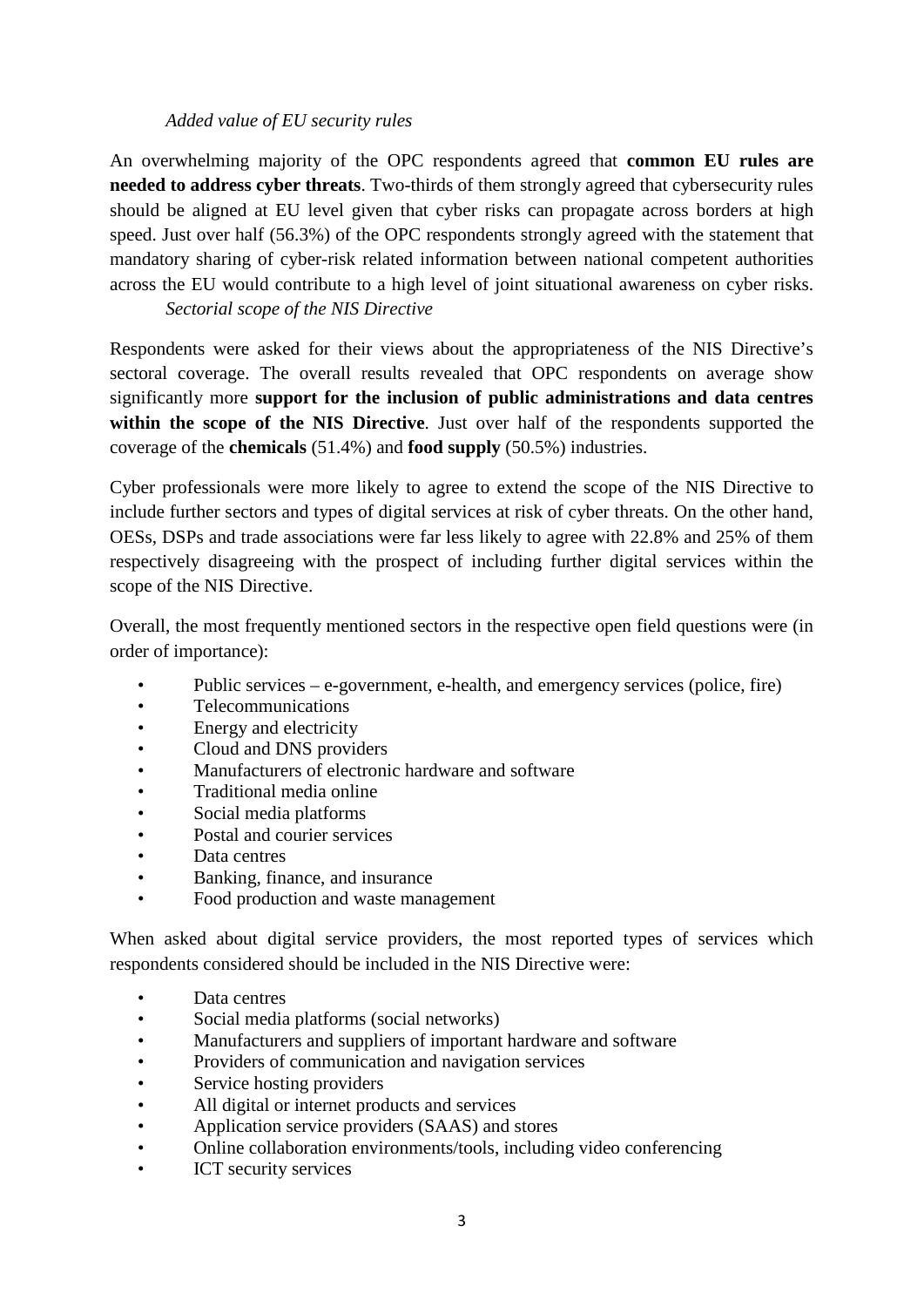- Outsourced services such as application maintenance, Third Applications Formula and testing: externalised management tests, and BPO: Business process **Outsourcing**
- OTT services
- Telecoms
- Managed service providers and Managed Security Services (MSS),
- Payment provider gateways and financial transactions sites

#### *Regulatory treatment of OESs and DSPs*

The respondents were asked to agree or not as to whether the "light-touch" regulatory approach applied towards DSPs is justified and therefore should be maintained. OPC respondents **more frequently believed that the "light-touch" regulatory approach applied to DSPs is no longer justified** and should not be maintained (39.8%) while almost of third of the respondents could not express an opinion on this issue. Conversely, only 27.7% of the OPC respondents thought the regulatory "light-touch" for DSPs should be maintained. Among the responding Digital Service Providers, however, 69.2% thought that the "light touch" regulatory approach should be maintained and only 23.1% that it should be done away with.

#### *National competent authorities and CSIRTs*

The respondents were asked to assess the extent to which the NIS Directive impacted national authorities dealing with the security of network and information systems. Specifically, the question covered the following five components: (i) level of funding; (ii) level of staffing; (iii) level of expertise; (iv) cooperation of authorities across Member States; (v) cooperation between national competent authorities within Member States.

Results suggest a strong perceived impact of the NIS Directive with about every second respondent indicating a medium to high effect across all five areas. The share of those choosing low impact ranges between 7.3% and 9.7%. In the meantime, the portion of those finding the NIS Directive had no impact remains marginal (1.0%-1.9%) regarding funding, staffing and expertise. No respondent chose this answer option when it comes to aspects of cooperation.

Responses indicate a relatively strong perceived impact of the NIS Directive on national CSIRTs across the Member States. Nearly every second respondent considered that the Directive had high or medium impact across the six areas covered. In this regard, there appears to be no major discrepancies in response patterns. The Directive is found to have had the strongest impact regarding cooperation with OES and DSP. The share of those stating no impact is marginal, accounting for 0.5-1.5% of all answers.

#### *Identification of OESs and sector-specific aspects*

The respondents were asked about the effectiveness of the OES identification process. A **significant share of respondents finds that the current approach does not ensure that all relevant OES are identified across the Union** (37.4% disagrees and 6.3% strongly disagrees). In the same vein, above 40% of respondents disagree or strongly disagree with the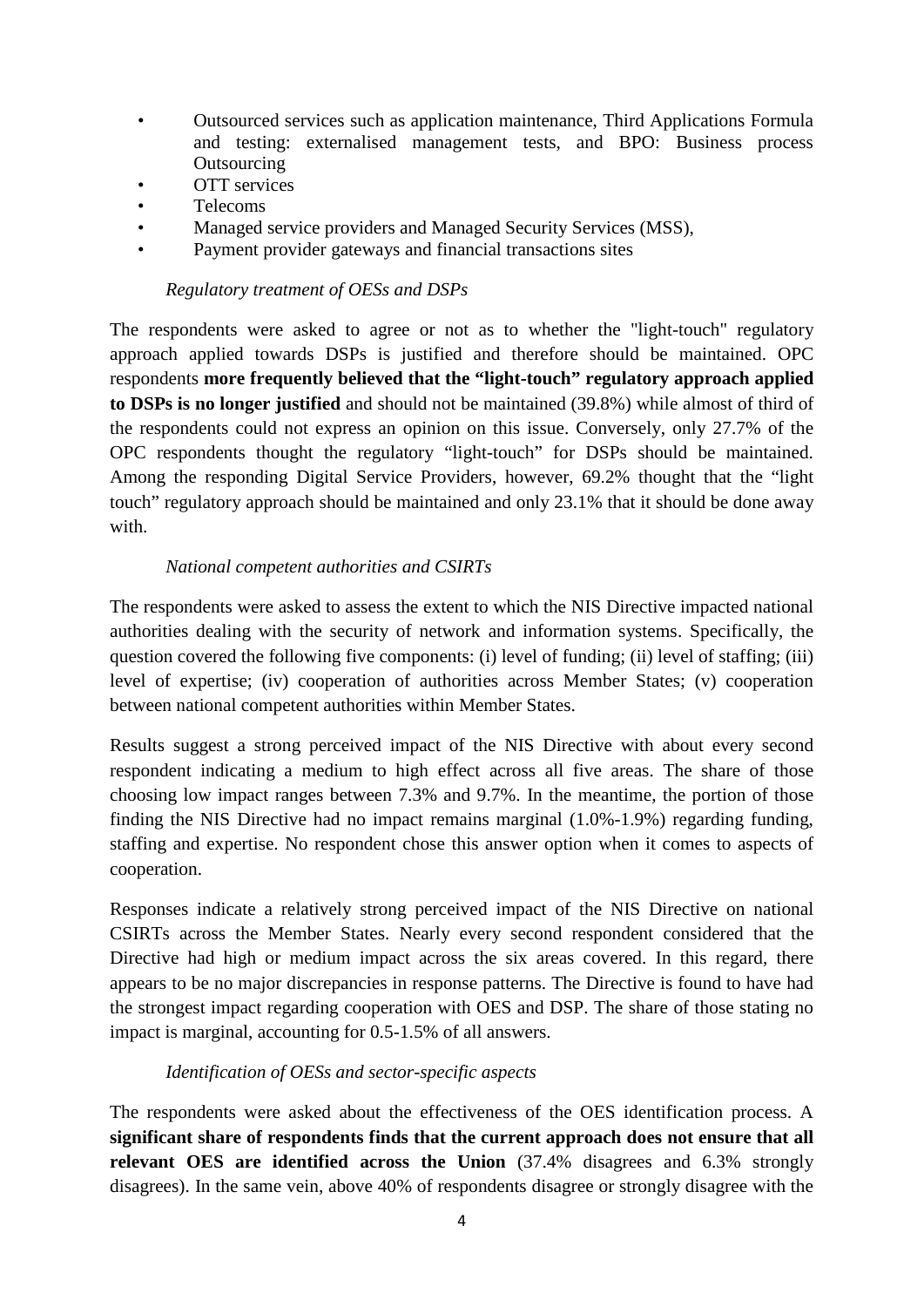statement that the identification process has contributed to the creation of a level playing field for companies from the same sector across the Member States.

On the other hand, it appears that there is a more positive view as for the active engagement of competent authorities with OES. Similarly, according to the majority of the respondents, OES are aware of their obligations under the NIS Directive.

A total of 115 OPC participants provided free-text answers. The most often discussed topic is the **lack of harmonised approach resulting in significant inconsistencies in the way that Member States draw up lists of OES**, divergent applications of the thresholds and different applications of the lex specialis principle. Companies of the same nature therefore might be imposed different requirements depending on the Member State where they operate. Likewise, a same company might be identified as OES in one Member State, a DSP in another Member State, or a service provider falling out of the NIS Directive in yet a different Member State. Existing convergence tools (i.e. Article 5(4) consultation procedure, and the NIS Cooperation Group working document on the identification of OES) have not been sufficiently used to achieve consistent identification of OES across the Union.

Analysing OPC responses concerning the scope of the NIS Directive related to essential services, the question of lowering identification thresholds appears to be most divisive with nearly equal share in favour and against.

The responses relating to the question of the identification of OESs point out that Member States' approaches often show strong heterogeneity. To that end, it was suggested to set a common set of criteria to ensure a harmonised process of identification of OES.

The NIS Directive gives a wide room of discretion to Member States when it comes to the identification of operators of essential services, the setting of security requirements and the rules governing incident notification. Most respondents agreed that the approach leads to significant differences in the application of the Directive and has a **strong negative impact on the level playing field for companies in the internal market** (40.3%); the approach increases costs for OES operating in more than one Member State (48.1%); and that the approach allows Member States to take into account national specificities (52.9%).

Responses related to the context of OES identification refer to the **need to cover the public sector** by the Directive considering the magnitude of data they treat and potential impacts of a cyberattack. These answers argue that every sector working with essential data like personal data or business data should be compliant with the NIS Directive. In particular, the public sector should be included in the scope of the Directive, and more specifically all emergency services (e.g. police, fire brigade, technical aid), public administrations (e.g. citizens' offices) as well as government offices at regional, state and federal level.

A handful of responses set out concrete (sub-)sectors to be covered by the NIS Directive. In light of the COVID-19 pandemic, the **pharmaceutica**l sector has been identified.

Additionally, a small share of OPC answers covered the **transport sector**. According to these, the **automobile industry** should be covered by the NIS Directive. Additionally, one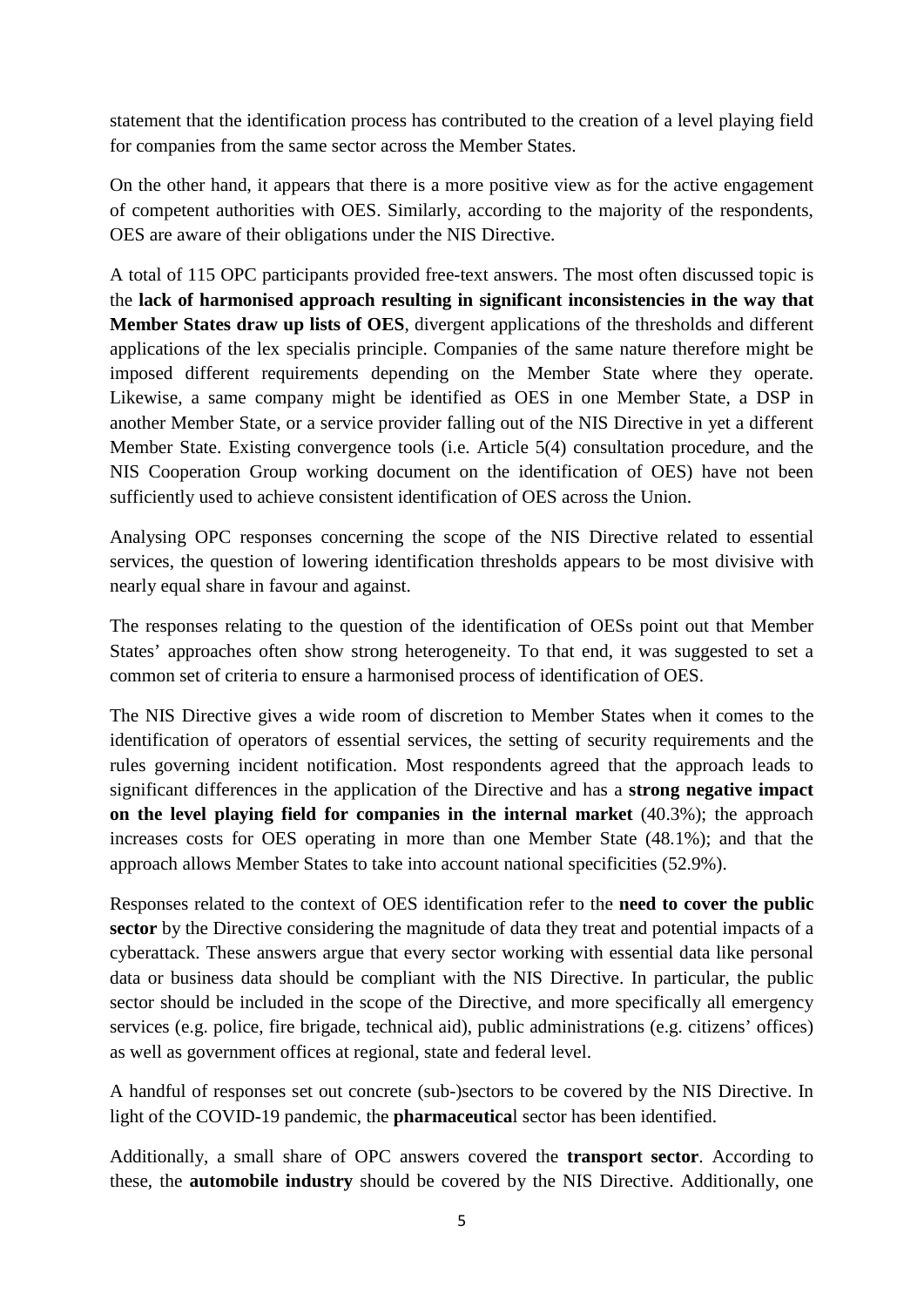response notes that transport (including rail, air, water) should differentiate between freight (referring to it as critical) and passenger transport (referring to it as not critical). **Food supply** and **manufacturing** have also been mentioned by a few OPC participants.

### *SMEs*

Responses suggest insufficient cyber resilience and risk management practices applied by SMEs. Particularly, **small companies appear to be most vulnerable** in this regard with 27% of respondents providing lowest-possible evaluation.

As far as small enterprises are concerned, 95 free-text answers have been received. Nearly all replies relate to the obstacles hindering their cybersecurity resilience. These argue that small companies often lack the financial and human capacity, staff and awareness to provide adequate cybersecurity to their operation. **A large share of small companies do not perceive cyber threats as a risk to them or find that they do not face the same level of risk presented by large or medium sized companies.** Answers note that the concern with a small company is when they have access into, or are connected with, larger targets, and thus become the vectors for cyber-attacks on more critical targets.

98 free-text answer have been received in relation to medium-sized companies. Issues discussed are strongly comparable to those mentioned in relation to small companies. These entities, although most often have some sort of cybersecurity strategy in place, lack sufficient capacity (technical, financial, and human) to develop cybersecurity capabilities matching increased threats and risks compared to those in relation to small enterprises.

There is an overall agreement that the level of resilience and risk management practices applied by SMEs differ from one sector to another. There appears to be an agreement that discrepancy exists related to level of resilience and the risk-management practices both by size of the enterprise and the (sub-) section in which it operates. These point out that in some sectors (i.e. banking, energy) there is a strong legislative framework and high level of cybersecurity maturity.

Many parties explained their lack of knowledge or opinion on whether the exclusion of microand small enterprises from the scope of the NIS framework would be just withtheir smaller impacts (38.8%). Objection to the statement came notably from cybersecurity professionals (of whom 42.9% disagreed or strongly disagreed with the sentiment), although this audience group in particular was starkly divided on the issue with almost half (47.6%) also taking the opposing stance. Trade associations and other stakeholders expressed greater support for the notion that micro-/small enterprise should be excluded from conventional treatment, however, with 42.6% and 30.6% of those asked agreeing or strongly agreeing, respectively.

Most of the OPC respondents (60.2%) either agreed or strongly agreed that European legislation should require Member States to put in place frameworks to raise awareness of cyber threats among SMEs and to support them in facing cyber threats. Only 5.8% of the respondents either disagreed or strongly disagreed.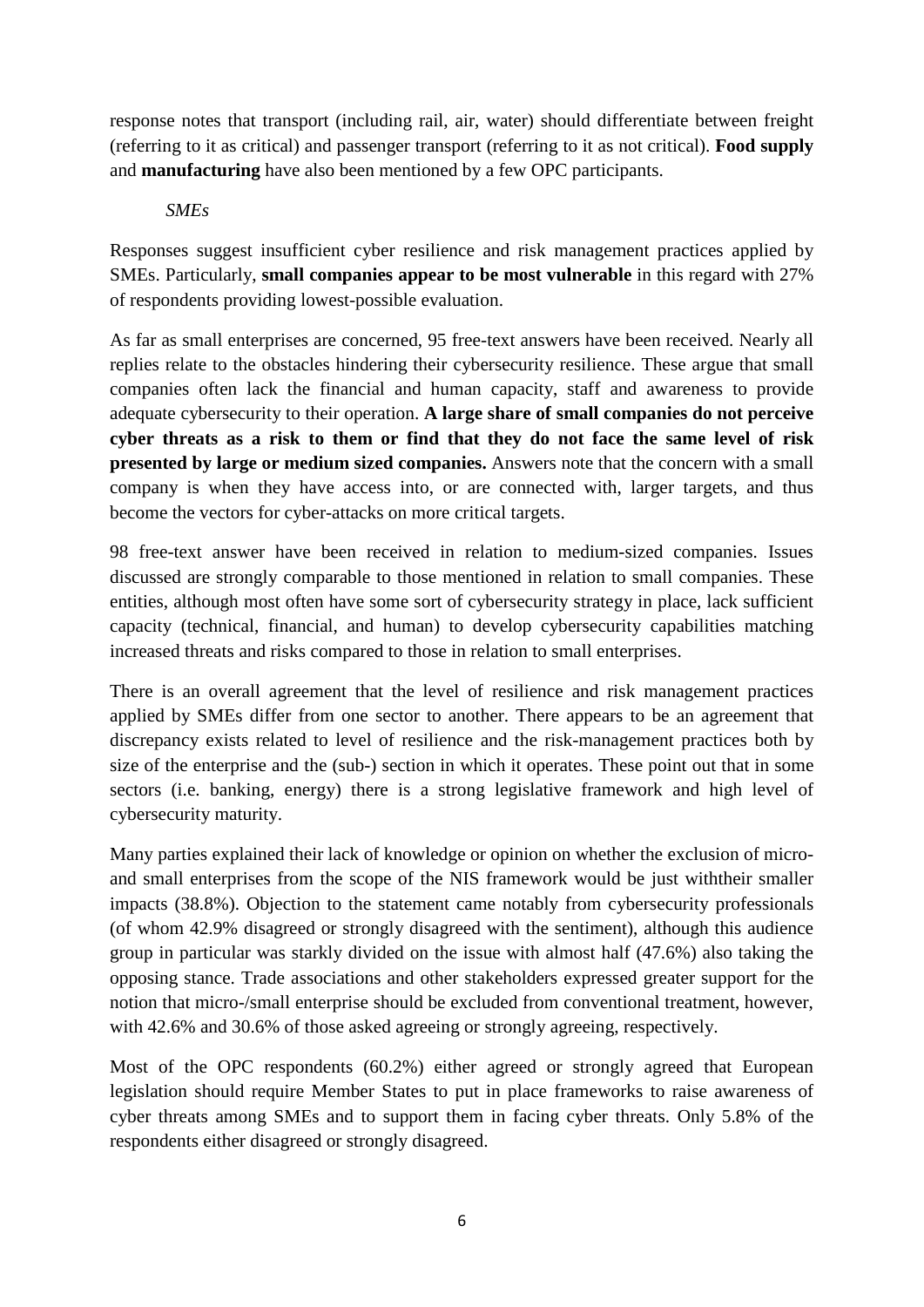### *The NIS Directive's light-touch approach vis-à-vis DSPs*

Almost half (48.5%) of respondents asked about the effectiveness of the light-touch approach towards DSPs agreed that the **cross-border nature of the NIS Directive's operations justified the harmonised treatment of DSPs by comparison to OESs**. Much of the audience however (36.9%), expressed no overall stance on the matter. Amongst parties who objected most strongly to the statement that the approach was contextually justified were OESs and DSPs themselves (19.3% of whom disagreed or strongly disagreed), indicating that groups most affected by the approach may feel more negatively towards the NIS Directive's approach than those that are less impacted.

Opinions on whether national authorities' degree of supervision could be justified by the nature of services and cyber risk faced, in the case of DSPs, were divided. Over a third of respondents representing citizens (40.0%), cybersecurity professionals (42.9%) and national competent authorities (42.9%) disagreed or strongly disagreed with the statement, although among other groups, opinion was decidedly less negative. Trade association representatives, OESs and DSPs and other stakeholders generally perceived the justification of the level of national supervision to be more reasonable.

As regards the level of DSPs cyber resilience, overall, participants rated cloud computing services as being the most prepared when it comes to cybersecurity related risks (32.5% said high or very high), followed by online search engines (24.8%), and lastly online marketplaces (20.9%).

### *Security requirements*

Most respondents thought that imposing **security requirements on OES** by the NIS Directive has high and medium impacts in terms of cyber resilience. This opinion was shared among all types of stakeholders, but especially among OESs & DSPs (43.9% and 36.8%) cybersecurity professionals (47.6% and 19%), and citizens (50% and 40%).

While respondents overall appreciate the security requirements brought by the NIS Directive, **lack of harmonisation limits its impact**. The impact might be lower for large organisations as there was already an incentive on companies to protect themselves. Impacts are different also across sectors and Member States. It was noted that most of the NIS requirements were already in place before NIS Directive, and adaptions had to be made on the incident reporting process.

Concerning the impact of imposing **security requirements on DSPs** by the NIS Directive, most stakeholders were not able to comment on the nature of the impact, including OESs  $\&$ DSPs, Trade associations, NCAs & CSIRTs. However, those that did believed it had medium to high impact.

Overall, OPC respondents thought that DSPs addressed in the NIS Directive were already aware of cybersecurity and had reasonable cybersecurity measures in place to protect their business models. Given the light-touch regime prescribed by the NIS Directive towards DSPs, the imposition of these maximum security requirements currently has a minimal impact on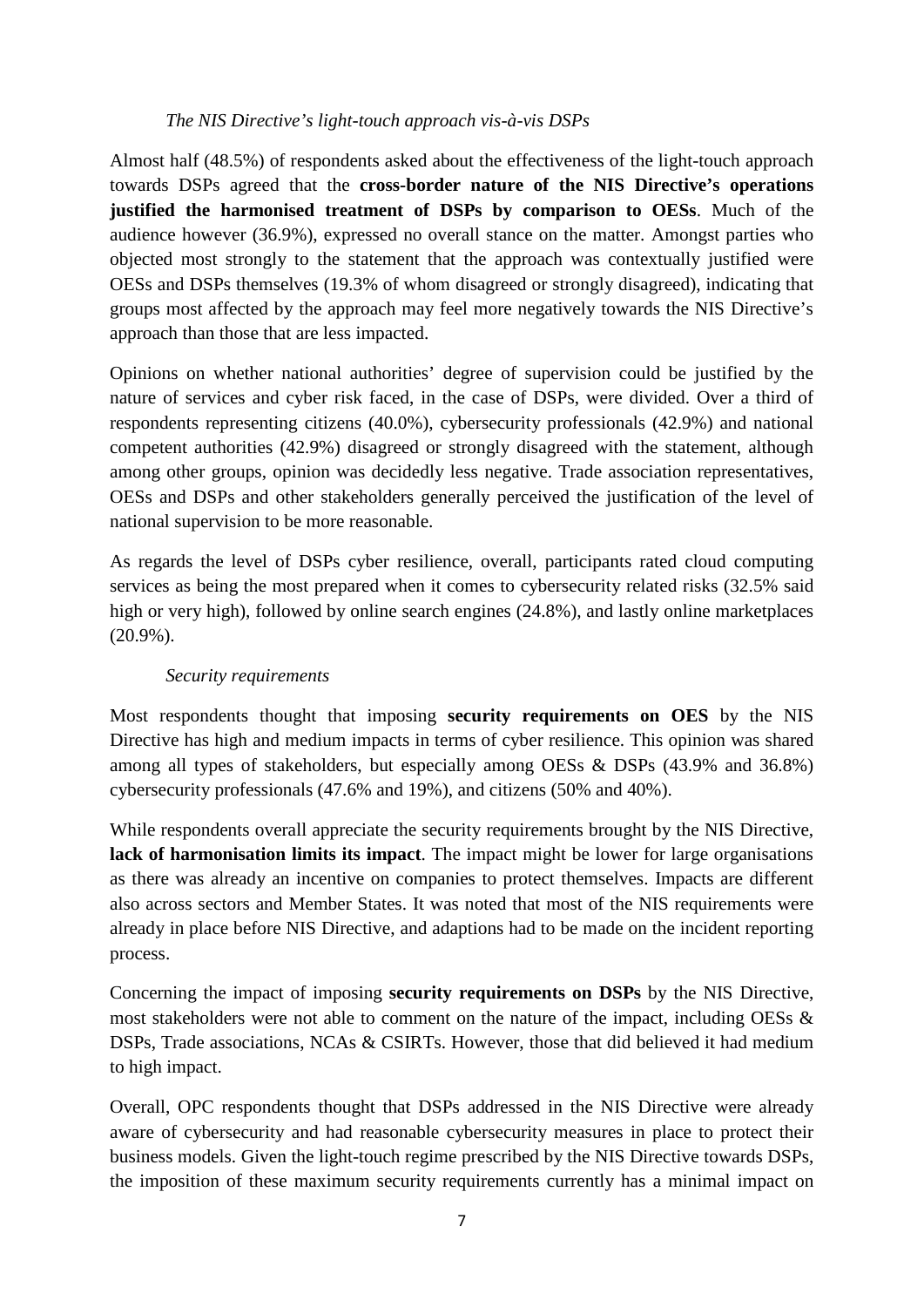DSPs. The impact of imposing security requirements on DSPs also depends on the country. In countries where the maturity was initially low, the NIS had more impact.

Most stakeholders could not answer or disagreed with the statement that there is sufficient degree of alignment of security requirements for OES and DSPs in all Member States.

Respondents noted that while all Member States have introduced measures in accordance with the Directive so that OESs and DSPs have to have security requirements in place, improved alignment between the various approaches adopted in different Member States would be helpful because the wide discretion that is given to Member States under the NIS Directive with respect to identifying OESs and establishing security requirements leads to incongruity between the different Member States.

The stakeholders were asked a series of questions on the different approaches of Member States towards security requirements. Most respondents agreed that: prescriptive requirements leave too little flexibility to companies (49%); prescriptive requirements make it difficult to take into account technological progress, new approaches to doing cybersecurity and other developments (48.1%); the different level of prescriptiveness of requirements increases a regulatory burden for companies operating across different national markets (44.7%); the companies should have the possibility to use certification to demonstrate compliance with the NIS security requirements (45.6%). Some respondents noted that a higher level of prescription that is outcome-focused is required in order to create sufficient common understanding of what is the regulatory obligation, as well as in order to provide the necessary incentives to organizations to pursue that compliance.

### *Incident notification*

Member States are required to ensure that entities notify the competent authority or the CSIRT of incidents having a significant impact on the continuity of services. Stakeholders were asked about the implementation of notification requirements under the NIS Directive. Most respondents agreed that: different reporting thresholds and deadlines across the EU create unnecessary compliance burden for OES (39.8%); Member States have imposed notification requirements obliging companies to report all significant incidents (43.2%); and that the majority of companies have developed a good understanding of what constitutes an incident that has to be reported under the NIS Directive (41.3%). On the other hand, more stakeholders did not know (39.8%) or disagreed (31.6%) with the statement that the current approach ensures that OES across the Union face sufficiently similar incident notification requirements.

Respondents noted that since there are sometimes large differences in the definition of mandatory reporting of security incidents in the Member States, there are also **no uniform reporting obligations**. The lack of harmonisation for reporting of security incident under various regulations and programs, e.g. PSD2, GDPR, NIS, has led to a fragmented approach and creates an unnecessary compliance burden for OES. The lack of harmonization of incident reporting requirements at EU level is suggested an important issue. Identifying the right authority to inform and the right information to provide appears to be a heavy burden for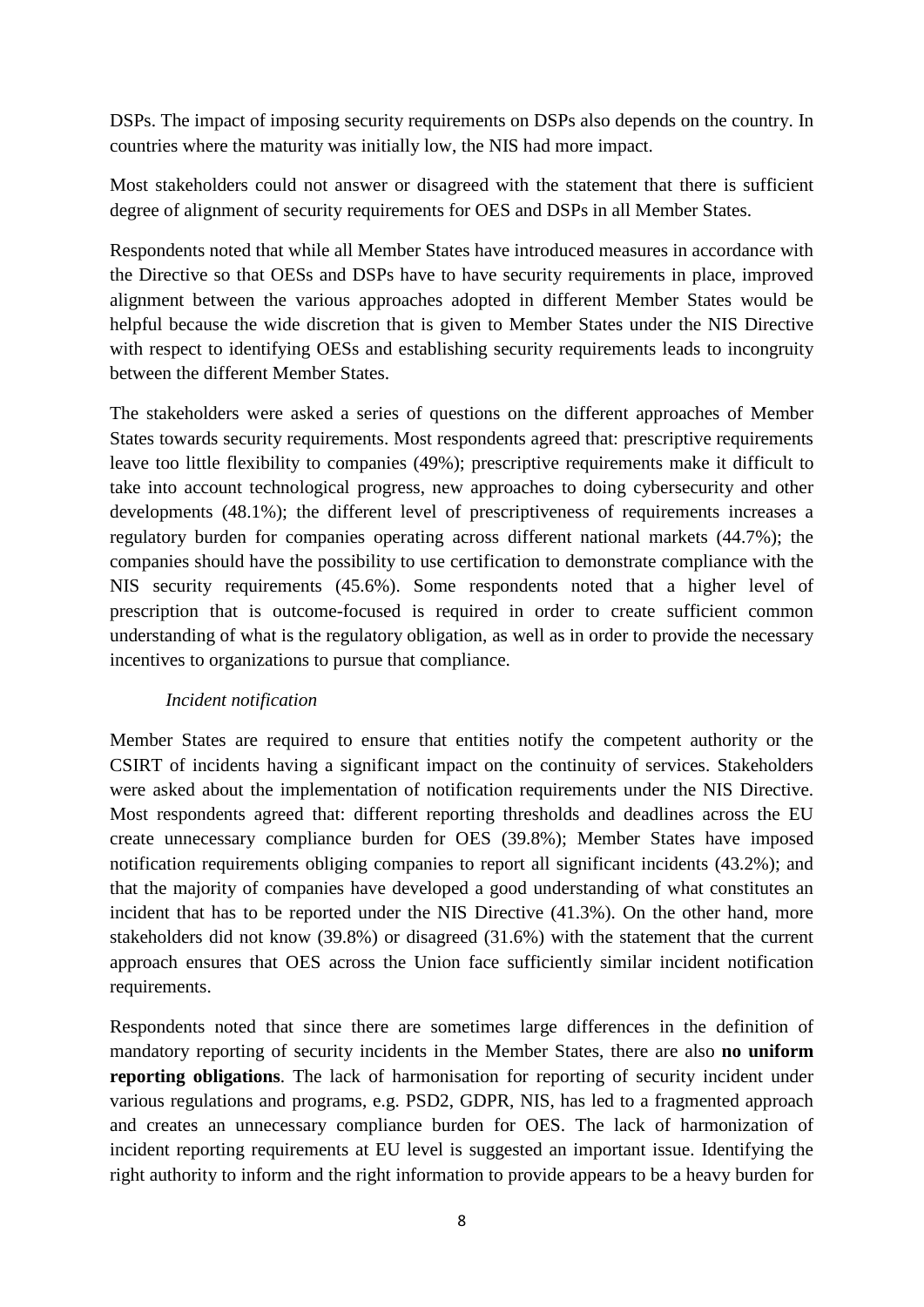firms along the critical path of managing the incident itself. Fragmented approaches across Member States are suggested to imply additional regulatory and compliance burdens on companies.

The responding OESs and DSPs were overwhelmingly against the broadening of reporting obligations under the NIS Directive. This is also the case among the responding trade associations representing sectors both covered and not covered by the NISD. National competent authorities and cybersecurity professionals remain split on the issue.

As the OPC respondents were asked to think about ways of improving the information available to cybersecurity authorities on national level, they were then asked to describe which information gathered by national authorities should be made available at EU level to improve common situational awareness. The most frequent information types given, in order of importance, were as follows:

- Aggregated statistical data describing the current cyber threat landscape.
- Top threats and top incidents in terms of occurrence.
- Emerging cyber threats.
- Incidents with cross-border relevance.
- Indicator of Compromise (IOC) notifications based on level of seriousness.
- Attacks on sectors, attack vectors, critical vulnerabilities.
- Best practices on risk identification, remediation and/or mitigation.

### *Information sharing*

The respondents were asked to evaluate the level of incident-related information sharing between Member States. Setting aside those not in the position to reply, it appears that the level of information-sharing between Member States requires substantial improvement. A larger proportion of OPC respondents were critical than those assessing this aspect positively.

OPC respondents were also asked about ways in which organisations could be incentivised to share more information with cybersecurity authorities on a voluntary basis. The most frequent suggestions made by the respondents revolved around the simplification of reporting processes guaranteeing anonymity, as well as free and transparent access to anonymised reporting information.

The respondents were also asked to rate the level of information exchange on cybersecurity between organisations in their respective sectors. Around three-quarters of the respondents were unable to provide a rating. The level of information exchange was ranked the highest among organisations in the financial and banking sectors and the lowest among organisations in the health sector. A third of the respondents indicated a low level of information exchange across sectors, while a further 8.7% indicating a very low level. Just over a quarter of the respondents (26.7%) indicated a medium level of information exchange across sectors. Very few respondents thought the level of information exchange across sectors was high (3.4% or 7 out of 206 respondents).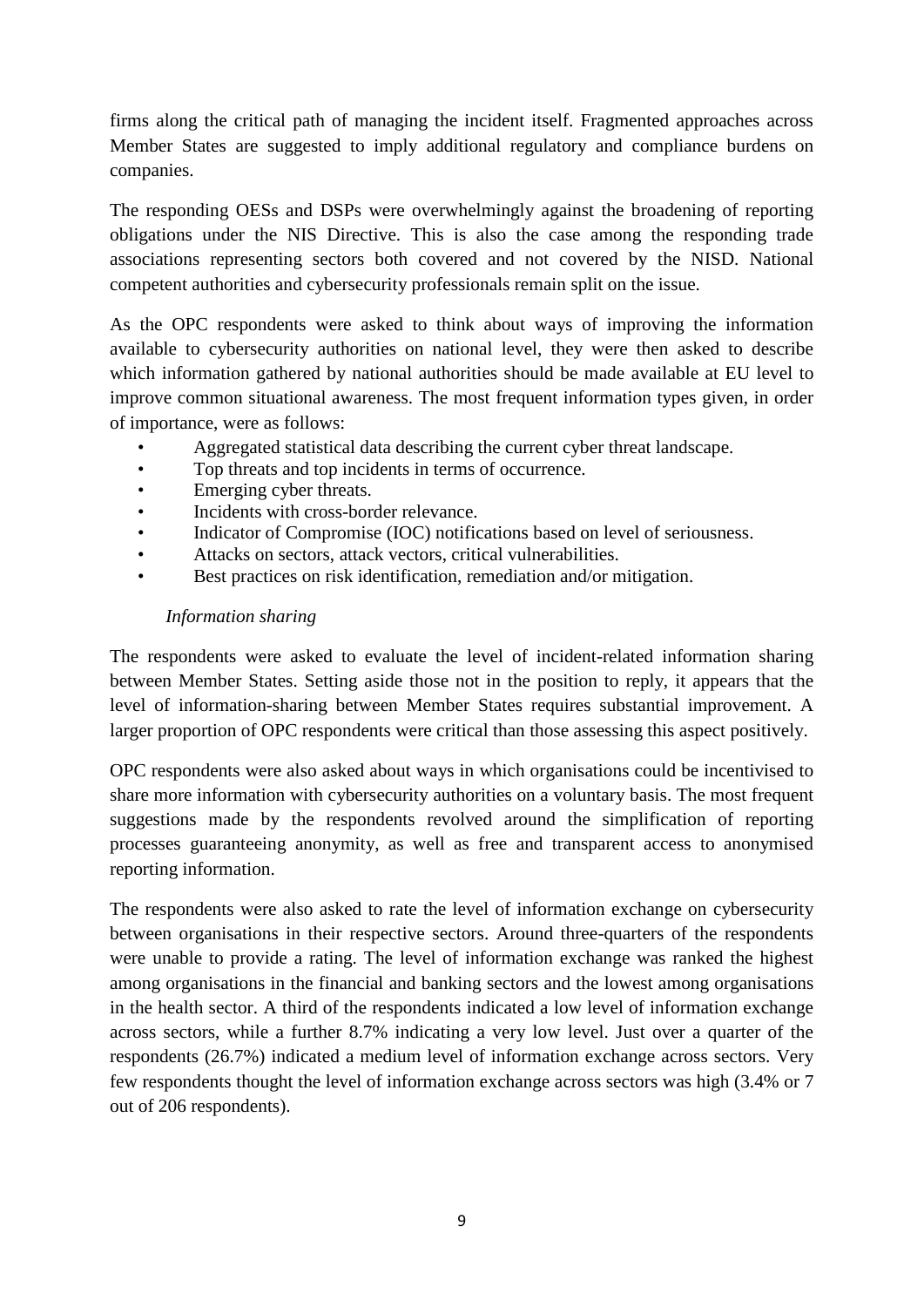The OPC respondents were then asked how the level of information exchange between companies could be improved within Member States but also across the European Union. The most frequent suggestions were made, in order of importance:

- Centralising the information sharing duties either at EU or national level.
- Greater role for CSIRTs: establishing trusted CSIRTs and encourage sectoral-level CSIRTs to foster national and international information-exchange.
- National boards of experts meeting regularly to exchange information and best practices on mitigation and remediation.
- Through structured and trust-based mechanisms ensuring anonymous information sharing by competent authorities.
- Developing European-level ISACs at sectoral level.
- Industry-led initiatives for intra-sector information sharing between OES.
- Making it a legal obligation through an EU-level regulatory activity.
- Promote the use of robust, automated information sharing architectures, capable of turning threat indicators into security protections in near-real time.

### *Enforcement*

Most respondents did not know or were unable to answer whether: Member States are effectively enforcing the compliance of OES (45.1%); Member States are effectively enforcing the compliance of DSPs (62.1%); the types and levels of penalties set by Member States are effective, proportionate and dissuasive (50.5%); and whether there is a sufficient degree of alignment of penalty levels between the different Member States (63.6%).

### *Efficiency*

Most stakeholders agreed to some extent that **the effects of the NIS Directive have been achieved at a reasonable cost**. In particular, trade associations (42.6%, plus 7.4% to a large extent), OESs & DSPs (40.4%, plus 17.5% to a large extent), NCAs & CSIRTs (35.7%, plus 14.3% to a large extent), cybersecurity professionals (38.1%, plus 9.5% to a large extent), and citizens (50%). The majority of stakeholders thought that the **NIS Directive had medium to high impact on the overall level of resilience against cyber-threats across the EU**. This opinion was shared especially among the OES & DSPs (33.3% high impact and 38.6% medium impact), Trade associations (27.9% high impact and 27.9% medium impact), cybersecurity professionals (14.3% high impact and 38.1% medium impact) and citizens (20% high impact and 70% medium impact).

### *Coherence with other legal instruments*

The majority of trade associations, OESs & DSPs, and citizens rated the **coherence of the NIS Directive** as being medium and high. On the other hand, most of cybersecurity professionals and NCAs & CSIRTs thought the coherence was low and very low.

# *Vulnerability discovery and coordinated vulnerability disclosure*

The respondents were asked to evaluate the level of effectiveness of national policies that are making vulnerability information available in a timelier manner. Just under a quarter of the